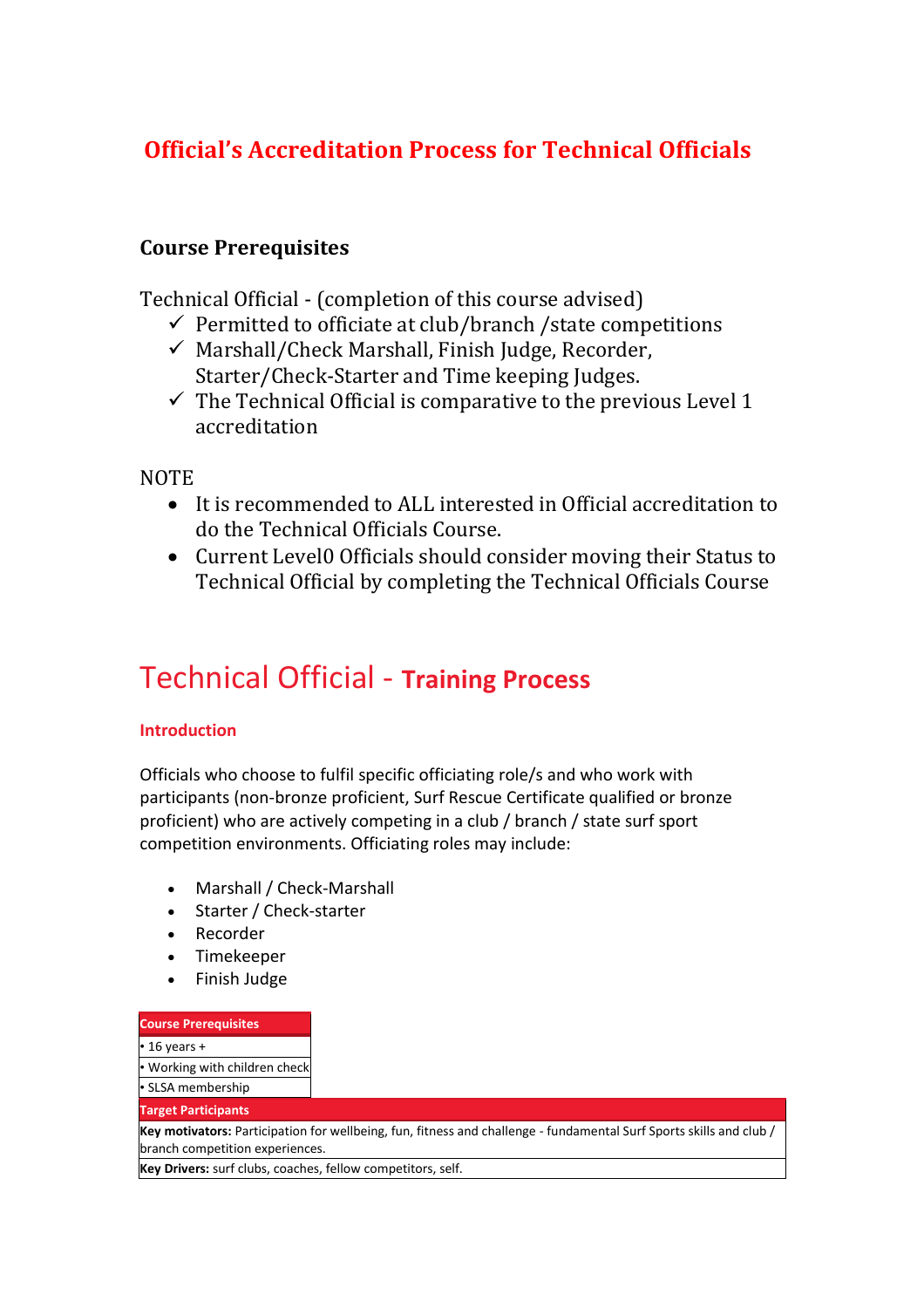### **Training Program Delivery Model**

**Below are the steps for course completion steps to make new course participants aware of. They also outline the responsibilities of the member, trainer, assessor and branches.** 

#### **Step 1: Course allocation**

You have decided that you would like to become a Technical Official.

Contact the Club (Harry Klouzal - harrysurf55@bigpond.com)

- Enrol in the course via the Members Area (portal.sls.com.au)
- Log into the member's Portal
- You will receive an email from 'etrainu LMS' once you have been allocated a course.

#### **Step 2: Check for working with children clearance**

- It is a requirement for all officials and coaches to present their relevant state/territory's check for working with children before officiating at any carnival.
- In NSW, visit <https://www.service.nsw.gov.au/transaction/apply-working-children-check>
- Apply for your check for working with children, its free and they will send you a WWC Number
- You will require your WWCC to complete the Technical Officials Course

#### **Step 3: Complete the Australian Sports Commission (ASC) online Community Officiating General Principles**

- The ASC online Community Officiating General Principles is Module 1 of the SLSA Technical Officials course.
- You will need to register with the Australian Institute of Sport (AIS) for access to the ASC Community Officiating , visit [https://www.sportaus.gov.au](https://www.sportaus.gov.au/)
- Select Coaches and Officials and follow the relevant prompts to

General Principles course (no fee). Access Module 1.

- Once you have completed this ASC course, print out the course completion certificate and email it to Debbie Pawsey, FNC Branch, [fncreg@bigpond.net.au](mailto:fncreg@bigpond.net.au)
- Bring a copy of the ASC certificate and present it to your assessor when attending your face-to-face workshop.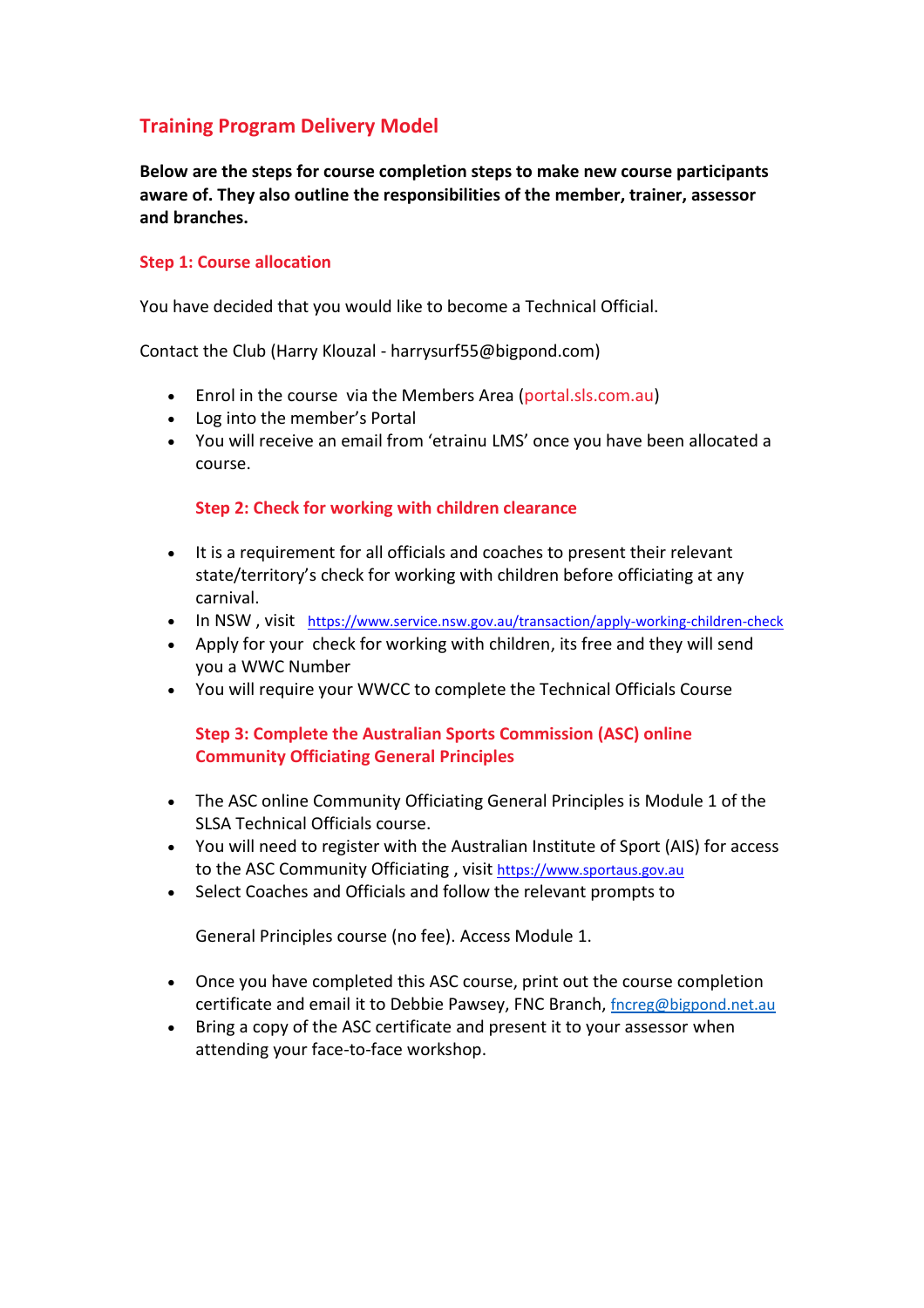#### **Step 4: Complete the SLSA Online Course Modules –Technical Official**

- Log into the member's Portal and begin the Course you have already registered in – Time to complete the On Line Theory component of the Course
- The Technical Officials online learning will take approximately 6+ hours to complete.
- **Elcomplete the 'Technical Official' course at the members own pace from** Module 2.
- **MEMBER –** Once you have completed this Online Modules, email the course completion certificate to your Debbie Pawsey (DoSS) at FNC Branch. [fncreg@bigpond.net.au](mailto:fncreg@bigpond.net.au)
- **ETRAINU -** Upon successful completion, etrain will automatically allocate the member the SLSA "SS - Technical Official Online Theory Modules" award. (NB: No expiration date)

If you require technical assistance with the Members Area or with the online training process, consult the *SLSA eLearning User Guide* available on the SLSA IT Helpdesk website (https://help.sls.com.au/).

#### **Step 5: Complete remaining course modules**

After logging into the Members Area, follow the prompts to the 'Courses' page. You will have been allocated the course from your Chief Training Officer (CTO). Complete the 'Technical Official Module 2 and 3' courses at your own pace.

- Choose a discipline specific elective:
	- Marshall/Check-Marshall.
	- Start/Check-Starter.
	- Timekeeper, Finish Judge, Recorder.
- You may complete all electives; however you are required to do a separate face-to-face workshop for each completed elective.

If you require technical assistance with the Members Area or with the online training process, consult the *SLSA eLearninUser* 

*Guide* available on the SLSA IT Helpdesk website (https://help.sls.com.au/).

Complete the written assessment provided at the end of the module and present to your assessor at the face-to-face workshop.

• Branches to ensure that candidates attending the 'face-to-face workshop have successfully completed their online modules.